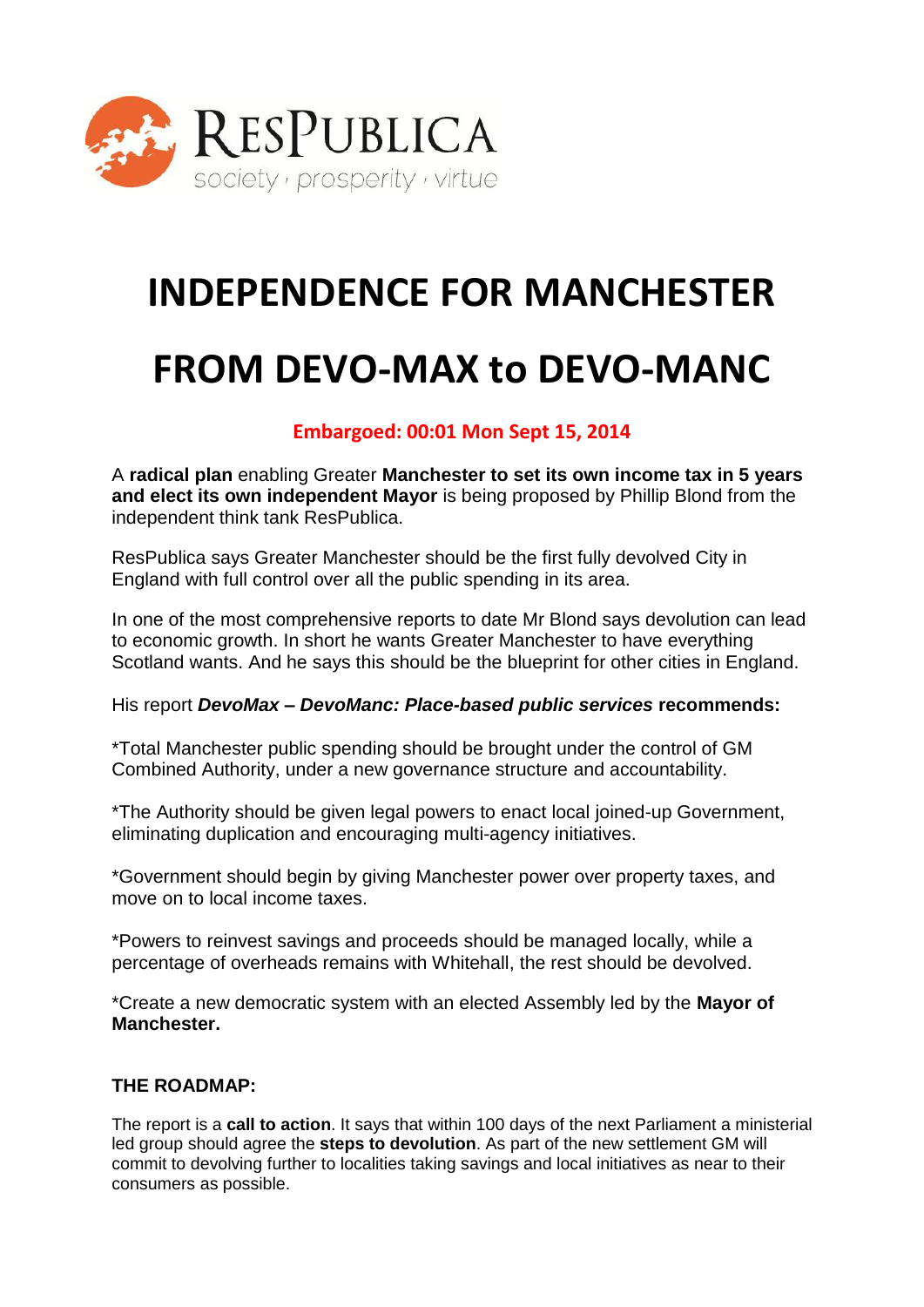#### **Phillip Blond** said:

"For decades we've watched England's cities sliding into decline. This is why England needs devolution. Financial freedom must come to Greater Manchester. Its population is bigger than Northern Ireland's. Its economy is bigger than Wales. And it has a higher growth rate than Scotland. This is why it should be able to set its own taxes. It should have an elected Mayor. These plans outlined in today's report, will allow it to turn its fortunes around, lifting the population out of the doldrums. This is a blueprint for independence for cities in England."

#### Supporting the report **Lord Peter Smith, Chair of the Greater Manchester Combined Authority**, said:

"We welcome the broad thrust of this independent analysis which makes a case for total devolution to city regions on a scale that recognises the game-changing potential to both reduce public spending and boost growth. This full devolution model echoes our ambition, and we welcome Respublica's view that Greater Manchester would be uniquely placed to pioneer it."

#### **Graham Allen, Chair of the Commons Political and Constitutional Reform Committee**, said:

"What is good for Scotland is good for England too where councils will be the vehicle for devolution, ResPublica shows how."

## **ENDS**

## **NOTES TO EDITORS:**

- 1) The UK's largest towns and cities account for 61% of national economic output.
- 2) Manchester's economy, where Gross Value Added is £50.9 Bn, ie bigger than that of Northern Ireland (£29.4bn) and Wales (£47.3bn), has experienced significant growth over the last 20 years with the potential to further increase its long-term growth rate to help drive stronger economic performance, not only in the North, but nationally.
- 3) The UK operates a higher level of central control over public expenditure. Central Government's share of public spend in Germany is 19%. It is 35% in France, but a massive 72% in the UK.
- 4) In terms of taxation and public finance the UK, and England in particular, is the most centralised of the world's major democracies. In Canada, Germany, Spain and Sweden the taxes determined by local and state/regional government exceed 10 per cent of GDP. In the UK only council tax and an element of local business rates, representing 3 per cent of GDP, is not set by central government.
- 5) Greater Manchester is not performing as strongly as it should, with productivity and skills below the levels that would be expected for a conurbation of its size. Despite